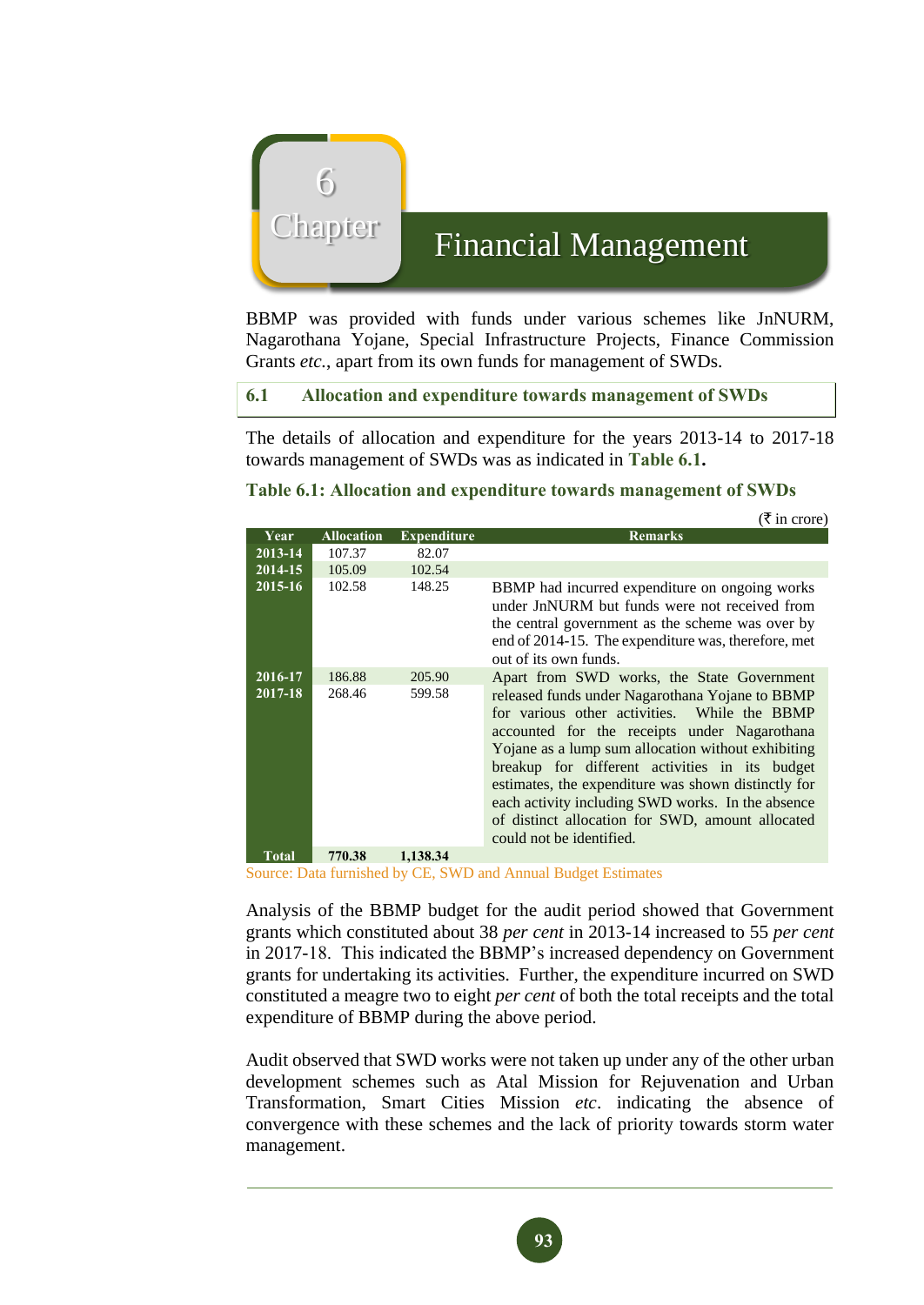# **6.2 Deficiencies in preparation of annual budget proposals**

Annual financial planning is critical for proper functioning of any organisation. Annual budget proposals were to be worked out based on the cost of the works, funds received, expenditure incurred, anticipated expenditure and probable fund requirement in the ensuing year for the implementation of the works.

The CE, SWD did not furnish the annual budget proposals prepared, if any, to audit. Hence, audit compared the expenditure figures exhibited in the budget estimates of BBMP with the cash book maintained by CE, SWD and found variations as shown in **Table 6.2**.

|              |                                               |                                        | (₹ in crore)      |
|--------------|-----------------------------------------------|----------------------------------------|-------------------|
| Year         | <b>Expenditure as per Budget</b><br>estimates | <b>Expenditure as per</b><br>cash book | <b>Difference</b> |
| 2013-14      | 86.36                                         | 82.07                                  | $(+)$ 4.29        |
| 2014-15      | 58.41                                         | 102.54                                 | $(-)$ 44.13       |
| $2015 - 16$  | 148.56                                        | 148.25                                 | $(+) 0.31$        |
| 2016-17      | 195.74                                        | 205.90                                 | $(-) 10.16$       |
| 2017-18      | 570.98                                        | 599.58                                 | $(-) 28.60$       |
| <b>Total</b> |                                               | 1,138.34                               |                   |

**Table 6.2: Statement showing the variation in expenditure figures between budget estimates and cash book**

Source: Data furnished by CE, SWD and Annual Budget Estimates

The continued discrepancy indicated the omission on the part of the authorities concerned to reconcile and report the correct expenditure figures in the budget estimates which is an essential function to ensure financial accuracy. Further, the laxity also exposes the financial indiscipline reigning in BBMP.

**Non-provision of separate budget for maintenance -** BBMP did not provide separate budget for the maintenance of SWDs, despite the recommendation by the IRMA.

The State Government endorsed (January 2019/August 2020) the reply of the Commissioner that action would be taken to reconcile the differences with concerned authorities and to ensure reporting expenditure in budget estimates as per actuals. However, the details of reconciliation or specific reasons for discrepancy was not furnished to audit (November 2019/December 2020).

#### **6.3 Short-provision of funds under 14th Finance Commission**

As stipulated vide recommendations of the  $14<sup>th</sup>$  Finance Commission, the BBMP was to earmark a minimum of 10 *per cent* of basic grants received by it for implementation of SWD works. The BBMP had received  $\text{\textsf{T664.34}}$  crore during the period 2016-18 but had released only  $\overline{5}24.65$  crore for SWD works resulting in short release of  $\text{\textoverline{5}}41.78$  crore.

Non-compliance to recommendations of the Finance Commission and shortrelease of funds for SWDs works would impact works as proposed in the master plan and diversion of funds for other purposes, leading to a situation where SWDs works do not get adequate priority.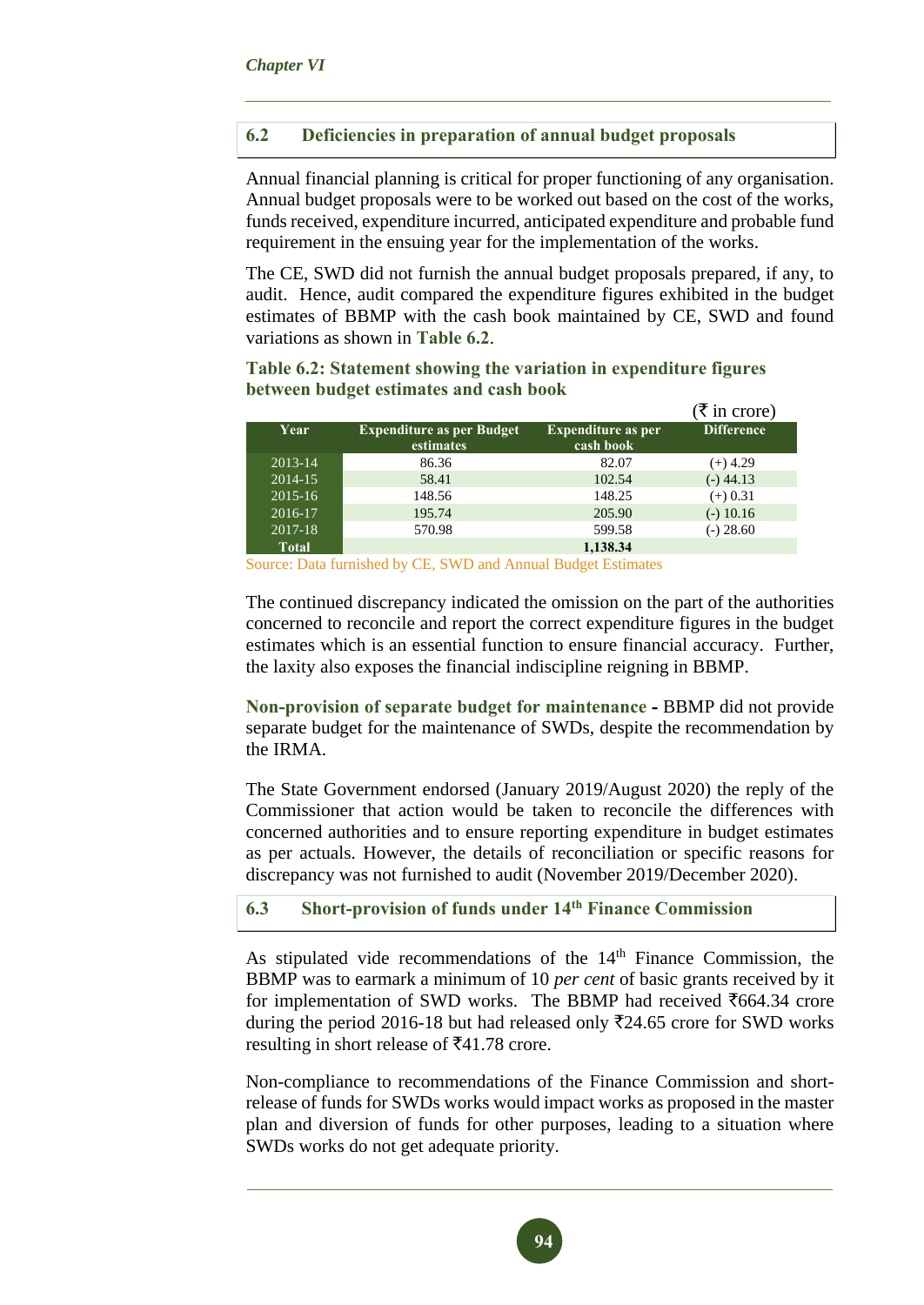The State Government stated (August 2020) that action would be taken to earmark 10 *per cent* of total basic grant receipts for implementation of SWD works.

## **6.4 Continued maintenance of bank accounts for JnNURM**

The BBMP maintained four different savings bank accounts, one each for the four zones for accounting funds under JnNURM. The JnNURM cell at BBMP was implementing works and operating the funds. Scrutiny of the cashbook maintained by JnNURM cell showed that the transactions pertaining to SWDs under JnNURM came to an end by January 2015. An amount of  $\overline{\tau}$ 2.37 lakh was lying in these bank accounts as of May 2018. Audit further observed that `7.00 lakh held in term deposits had not been accounted for in the cashbook indicating improper financial management. BBMP did not initiate action to close the accounts and transfer the funds either to the main account or to the SWD account even after four years of the closure of the scheme though it was incurring expenditure out of its own funds for the balance works under JnNURM.

The State Government endorsed (January 2019) the reply of the Commissioner that the matter would be brought to the notice of higher authorities for further action and the same was reiterated in its reply of August 2020. Evidently, BBMP had not taken any action in this regard. The non-closure of bank accounts and non-accounting of the term deposits despite being pointed out by audit is fraught with the risk of the amounts in these accounts going unnoticed.

### **6.5 Non-reconciliation of statutory recoveries remitted to departments concerned**

BBMP (SWD Division) maintained a non-interest bearing current account (bearing No.04091010005485) instead of interest bearing savings bank account since April 2012. The funds required for implementation of SWD works were released to this account from the BBMP main account till April 2015. The last transfer of funds for implementation of works was  $\overline{z}20$  crore on 6 April 2015. The balance as at the end of June 2015 was  $\text{\texttt{712.21}}$  lakh. Thereafter (July 2015 onwards), payments were directly released to the contractor's bank accounts from the BBMP main account and amounts deducted from the bills towards statutory deductions like Income tax, VAT/GST, labour cess, royalty, Contractors Benevolent Fund and further security deposit were transferred to this account for onward remittance to the authorities concerned.

The said account was converted into a flexi super current account from July 2017 wherein funds in excess of balance of  $\text{\textsterling}5.00$  lakh was auto transferred to term deposits.

Audit analysed the pass sheets and observed that cheques issued towards remittance of income-tax and Contractor's Benevolent Fund deducted out of contractor's bills amounting to  $\text{\textsterling}43.86$  lakh and  $\text{\textsterling}37.32$  lakh respectively could not be traced to the pass sheets. Evidently these cheques could have remained uncashed. The CE, SWD had not conducted any reconciliation in this regard.

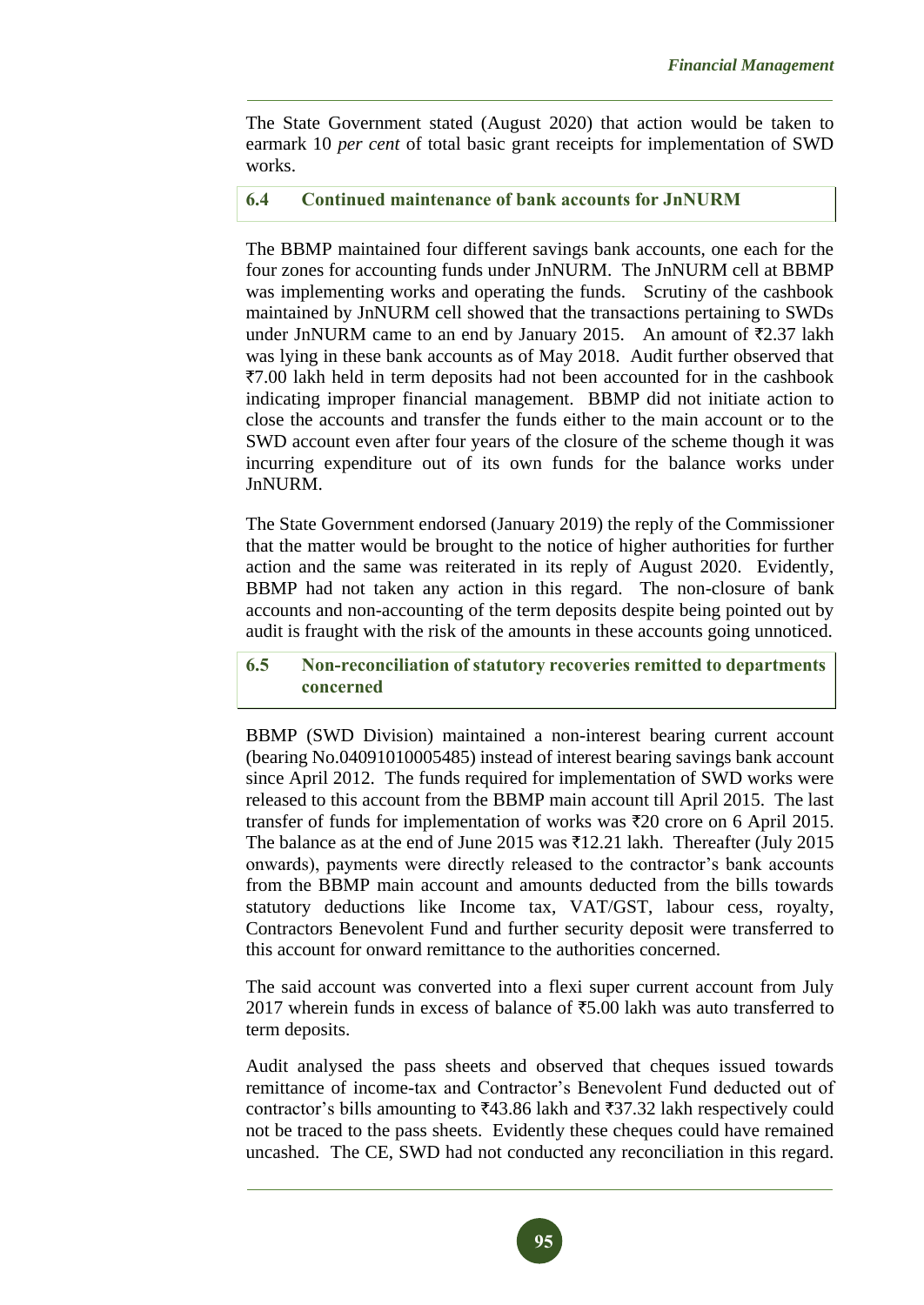#### *Chapter VI*

In the absence of reconciliation, audit could not ascertain the amounts under various components that formed part of the balance of  $\overline{31.95}$  crore available in sweep-in deposit accounts.

The State Government endorsed (January 2019/August 2020) the reply of the Commissioner that instructions had been issued to accounts branch to reconcile the balance in bank account regularly. However, the details of reconciliation, if any, was not furnished to audit (November 2019/December 2020).

# **6.6 Weak financial control mechanism**

**Non-maintenance of basic financial records** - The provisions of Karnataka Public Works Accounts Code stipulate maintenance of various records for proper accounting of transactions like Grants Register, Deposit Register/Register of Securities, Schedule of Works Expenditure, Monthly Account, Register of Advances, and other miscellaneous records. However, audit observed that none of these registers/records were maintained by the CE, SWD despite incurring significant expenditure on tendered works.

**Improper maintenance of cash book** - Audit observed that the cashbook maintained by the CE, SWD was improper as:

- The balance on hand at the beginning of each day was not brought forward on the receipt side. The closing balance was not stuck at the end of each day, the abstract of transactions at the end of the month was not recorded, the entries in the cashbook were attested by zonal EEs instead of the Head of the office (CE, SWD);
- Reconciliation between cash book balance and bank balance was not conducted and recorded; and
- A single cashbook was maintained in the office though works were approved and executed under various schemes and in different zones. As a result, scheme-wise and zone-wise expenditure could not be verified.

The State Government endorsed (August 2020) the reply of the Commissioner that instructions had been issued to the accounts branch to maintain all the records as prescribed under the codal provisions.

*Recommendation 20: BBMP should prepare the budget clearly indicating the scheme-wise receipts of funds and expenditure incurred thereon and for both capital and revenue activities under each function.* 

# Conclusion

BBMP had a weak financial control mechanism as it did not maintain basic financial records such as grants register, deposit register, register of securities, schedule of work expenditure, register of advance etc. Further, the cash book maintained by the CE, SWD was deficient. The budget exercise was deficient and did not indicate the allocation of funds for SWD activities under Nagarothana Yojana. The expenditure incurred on SWD constituted two to eight *per cent* of the total expenditure of BBMP during the period 2013-14 to